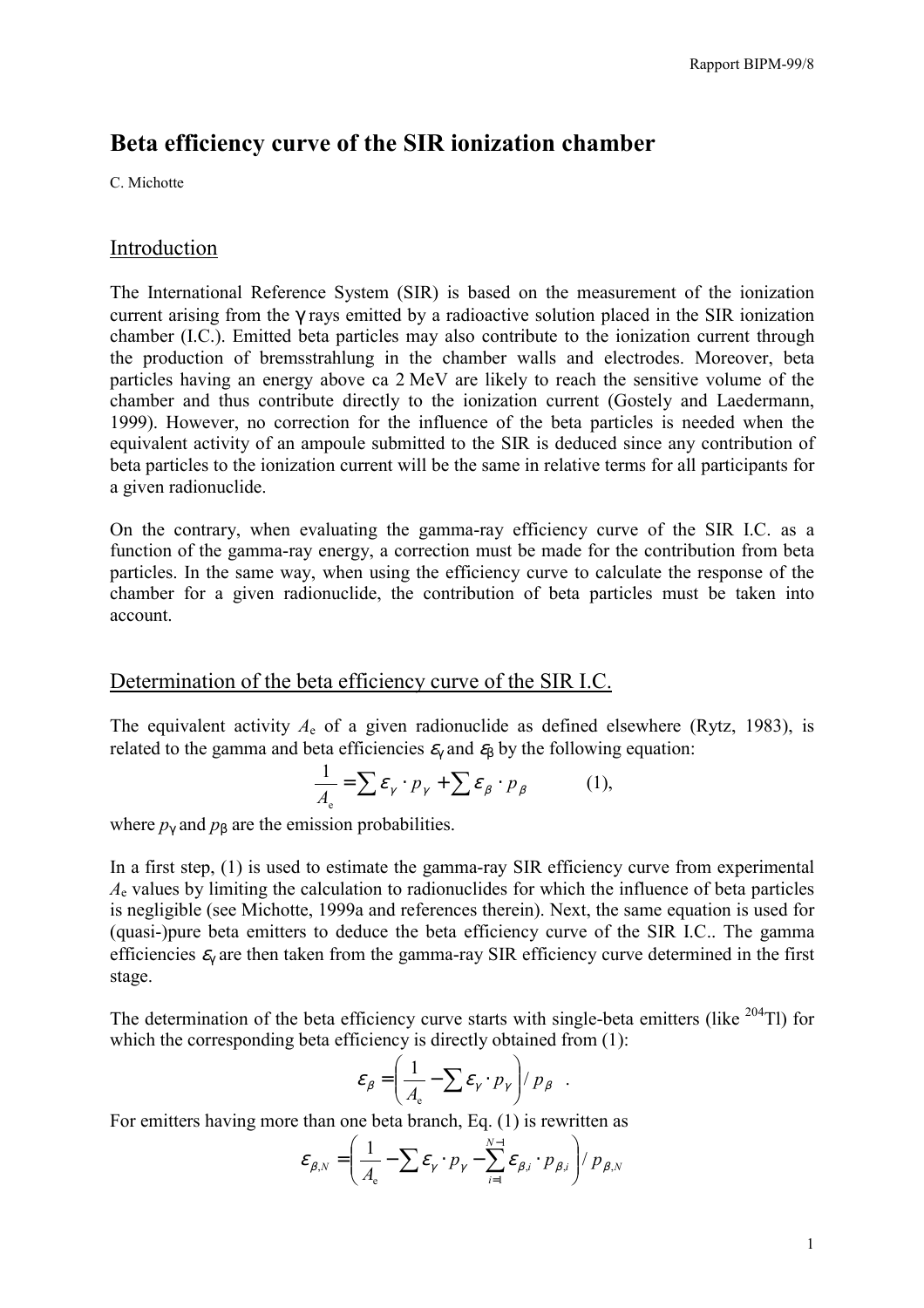where  $\varepsilon_{\beta,i}$  are deduced from the beta efficiency curve already established by the single-beta emitters. The value obtained for  $\varepsilon_{\beta,N}$  is then used to derive a better estimate of the beta efficiency curve, allowing a reiteration of the whole process.

The beta efficiency curve obtained is shown in Figure 1 on a log plot and the numerical values are presented in Table 1. The figure shows that the  $^{106}Ru^{-106}Rh$  point is not on the same line as the other points, but much higher. This could be explained by the presence of very highenergy beta particles (end point of the beta spectrum  $3.54 \text{ MeV}$ ) emitted by  $\frac{106}{h}$ Rh, which, in addition to the production of bremsstrahlung, are likely to reach the sensitive volume of the chamber.



Figure 1: beta efficiency curve of the SIR ionization chamber. The full line is a fit to the white data points.

| Radionuclide             | $A_e$ / kBq   | $\left(\sum \varepsilon_{\mathsf{y}} \cdot \boldsymbol{p}_{\mathsf{y}}\right)^{-1} / k \mathbf{B} \mathbf{q}$ | $\overline{E}_\beta$ / MeV | $\mathbf{p}_{\beta}$ | $\epsilon_{\beta}$ / kBq <sup>-1</sup> |
|--------------------------|---------------|---------------------------------------------------------------------------------------------------------------|----------------------------|----------------------|----------------------------------------|
| $^{204}$ Tl              | $16x10^6$     | $33.1x10^6$                                                                                                   | 0.24                       | 0.975                | $0.33 \times 10^{-7}$                  |
| 32 <sub>p</sub>          |               |                                                                                                               | 0.70                       | 1.                   | $1.57x10^{-7}$ (a)                     |
| $90$ Sr- $90$ Y          | $2.70x10^{6}$ |                                                                                                               | 0.20<br>$(i=1)$            | 1.                   | $0.27 \times 10^{-7}$                  |
|                          |               |                                                                                                               | $0.94$ (N=2)               | 1.                   | $3.43 \times 10^{-7}$                  |
| $^{144}$ Ce- $^{144}$ Pr | 283 000       | 421 800                                                                                                       | 0.27<br>$(i=1)$            | 0.010                | $0.36x10^{-7}$                         |
|                          |               |                                                                                                               | 0.89<br>$(i=2)$            | 0.011                | $3.24 \times 10^{-7}$                  |
|                          |               |                                                                                                               | 1.23<br>$(N=3)$            | 0.980                | $11.8 \times 10^{-7}$                  |
| $106$ Ru- $106$ Rh       | 58 300        | 77 100                                                                                                        | 0.78<br>$(i=1)$            | 0.017                | $2.16x10^{-7}$                         |
|                          |               |                                                                                                               | 0.98<br>$(i=2)$            | 0.099                | $4.41x10^{-7}$                         |
|                          |               |                                                                                                               | 1.26<br>$(i=3)$            | 0.082                | $12.1 \times 10^{-7}$                  |
|                          |               |                                                                                                               | 1.51<br>$(N=4)$            | 0.789                | $51.2 \times 10^{-7}$                  |

(a) Value taken from (Rytz, 1985) as the measured  $A<sub>e</sub>$  value could not be found in the archives.

Table 1: Relevant data for the determination of the beta efficiency curve of the SIR ionization chamber using equation (1).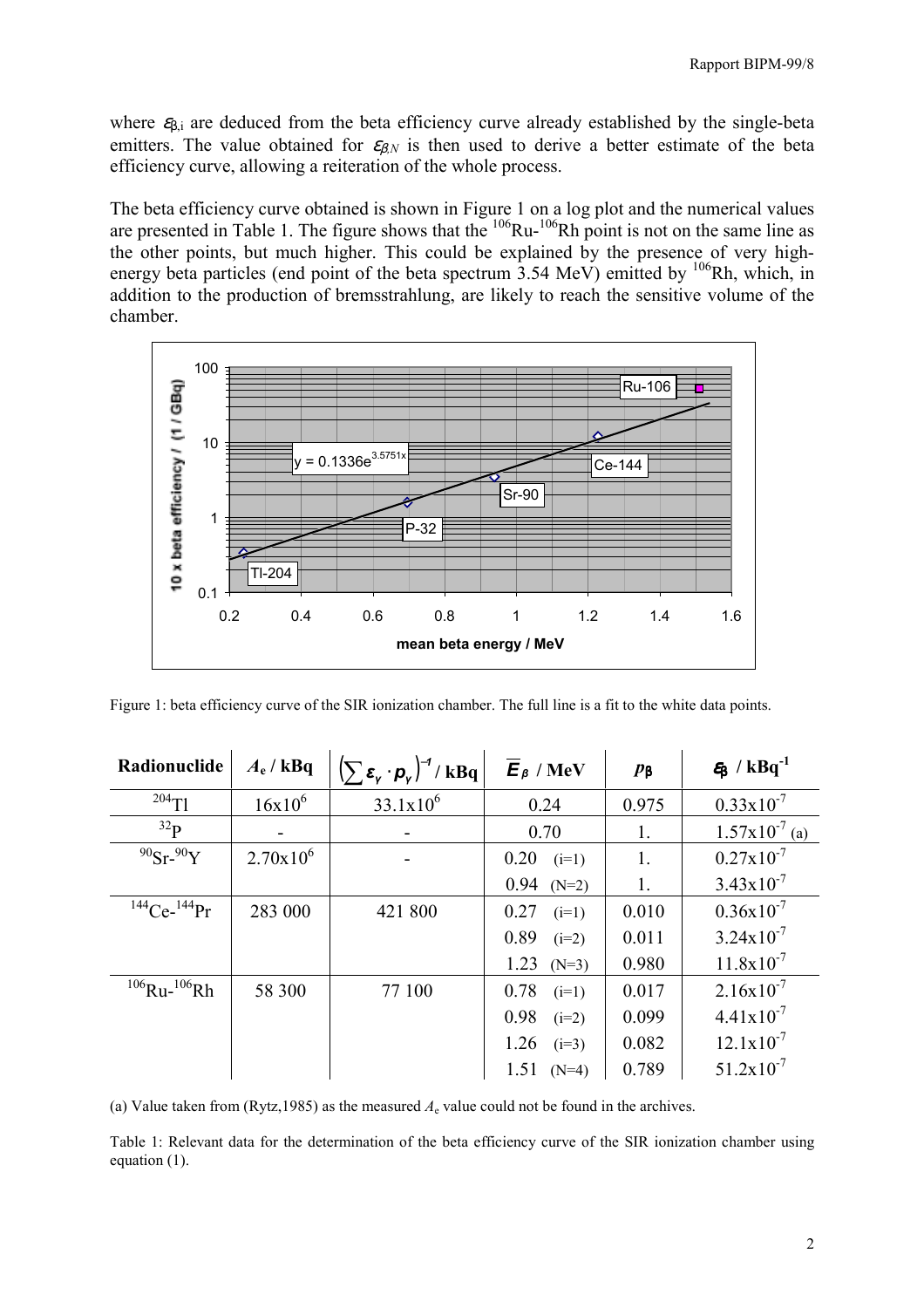The beta efficiency curve shown in Figure 1 may be compared with the curve reported by Rytz (1985) where no data were available for  $106$ Ru- $106$ Rh (Figure 2). If we consider that the experimental values of  $A_e$  available in 1985 were slightly different than those listed in Table 1, we can conclude that both curves are essentially identical.



Figure 2: beta efficiency curve from (Rytz, 1985).

From the beta efficiency curve, the term  $\sum \varepsilon_{\beta} \cdot p_{\beta}$  can be evaluated and compared to  $1/A_e$  to estimate the relative effect of the beta particles in SIR measurements. Some values are given in Table 2.

| Radionuclide        | $A_e$ / kBq | $\left(\sum \varepsilon_{\beta} \cdot p_{\beta}\right)^{-1}$ / kBq | Ratio col. $2 / \text{col. } 3$ |
|---------------------|-------------|--------------------------------------------------------------------|---------------------------------|
|                     |             | $x\ 10^{-6}$                                                       |                                 |
| $^{24}$ Na          | 4 9 6 5     | 10.3                                                               | 0.00048                         |
| $^{47}$ Sc          | 164 690     | 114                                                                | 0.0014                          |
| $56$ Mn             | 10 620      | 1.66                                                               | 0.0064                          |
| $^{99}$ Mo          | 64 017      | 19.0                                                               | 0.0034                          |
| $106$ Ru- $106$ Rh  | 58 300      | 0.24                                                               | 0.24                            |
| $^{124}Sb$          | 9 5 4 0     | 10.8                                                               | 0.000 88                        |
| 131 <sub>T</sub>    | 40 340      | 40.7                                                               | 0.000 99                        |
| $^{140}Ba^{-140}La$ | 6 3 1 7     | 8.14                                                               | 0.00078                         |
| $144$ Ce- $144$ Pr  | 283 000     | 0.94                                                               | 0.30                            |

Table 2: Radionuclides measured in the SIR, for which the relative contribution of beta particles is the greatest. Beta efficiency values are taken from the fit in Figure 1 (except for <sup>106</sup>Rh).